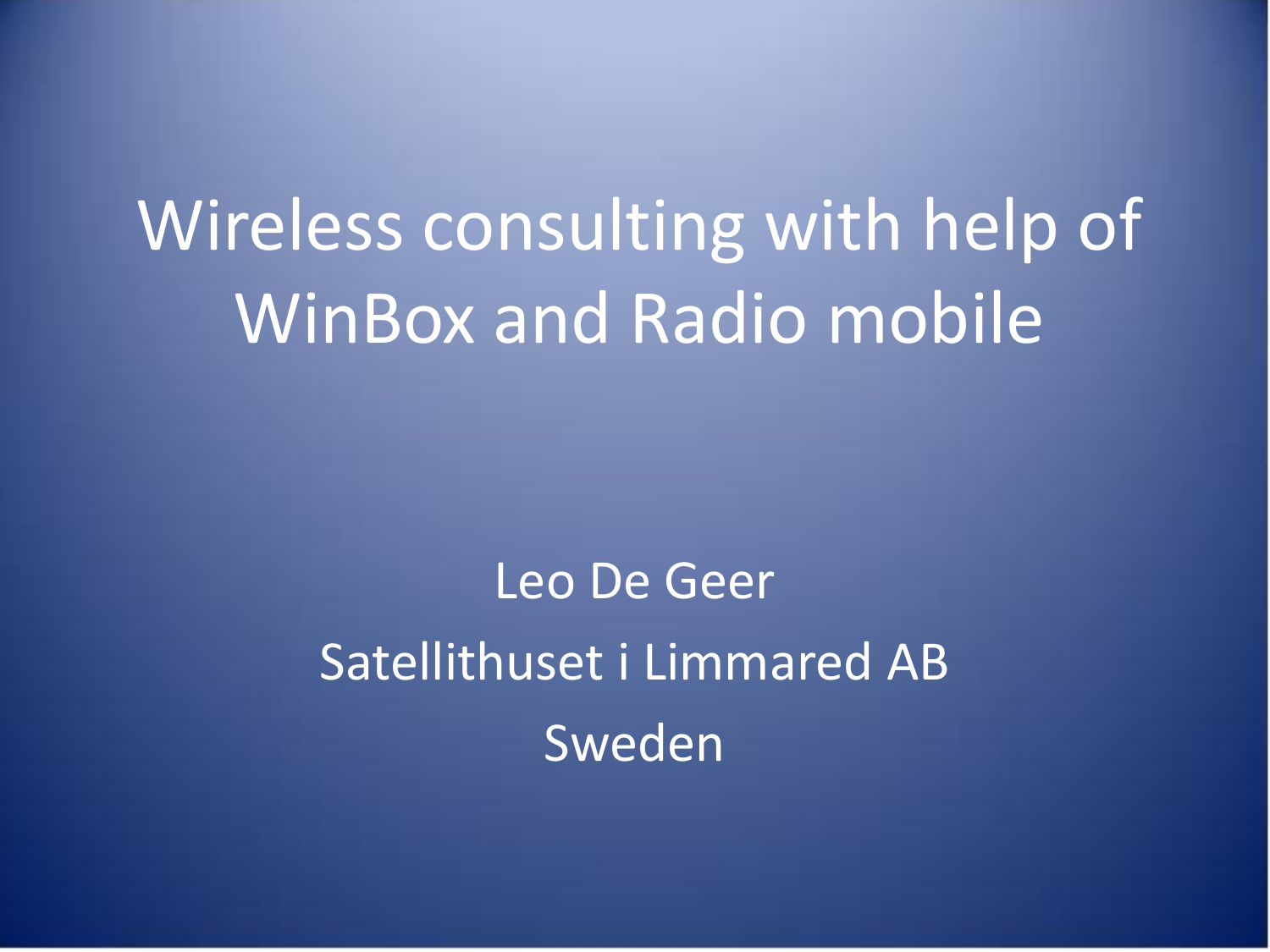#### WinBox

- MAC Connections to RouterOS need MTU 1500 for your computer to work correctly. Beware of Cisco VPN client software! They can change your computer MTU's to 1300
- IP Connections
- Realtime overview of the running system
- Low on bandwidth approx 20kbit
- Don't forget secure mode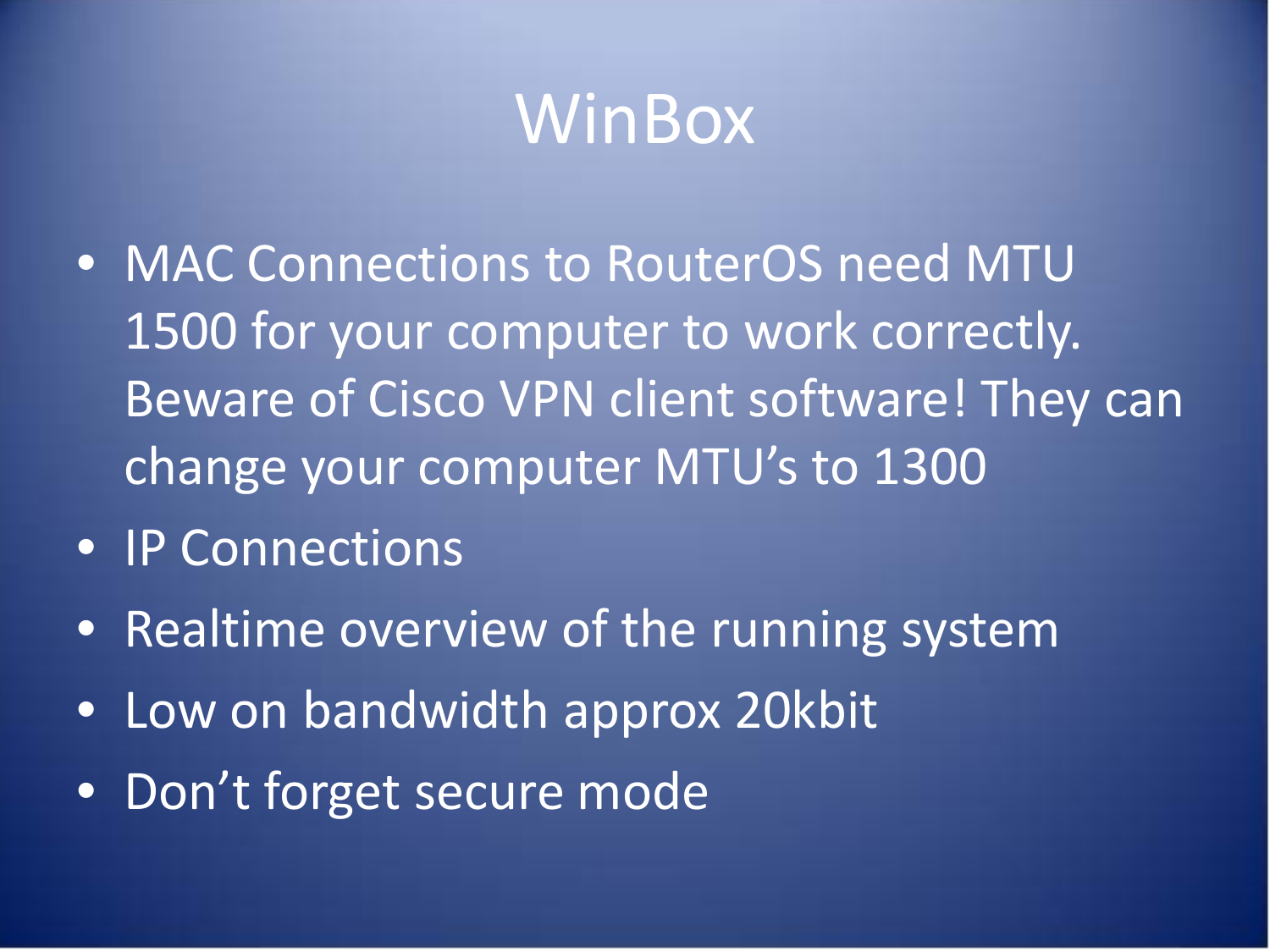#### Radio Mobile

- Can give you accurate predictions World Wide
- Predict the possibility of a P2P link.
- Make coverage maps of your Network
- It is FAST
- It is Free to use
- Download http://www.cplus.org/rmw/english1.html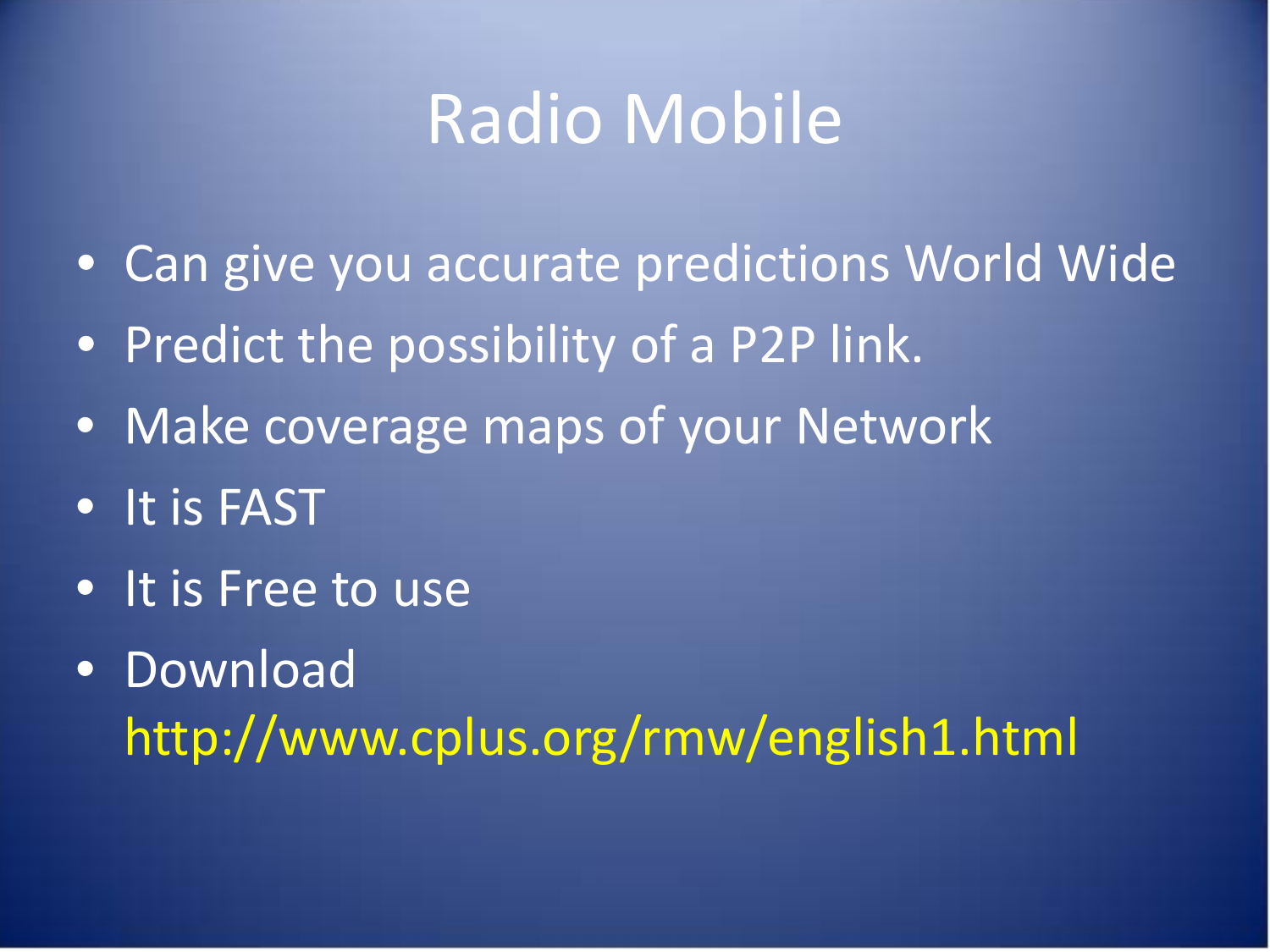# Access Coverage Prediction Map Republic of Ireland

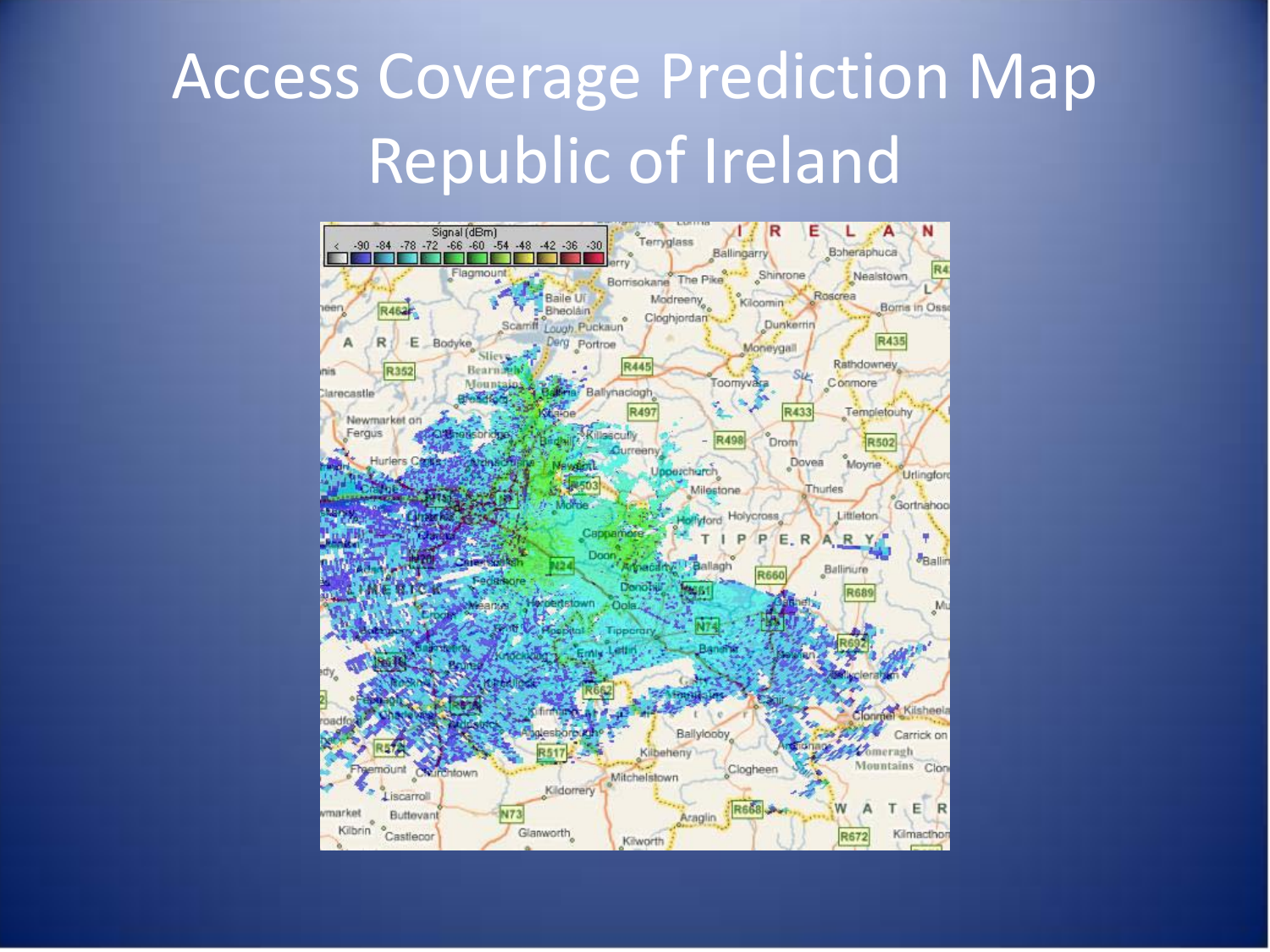# P2P Link in South Africa

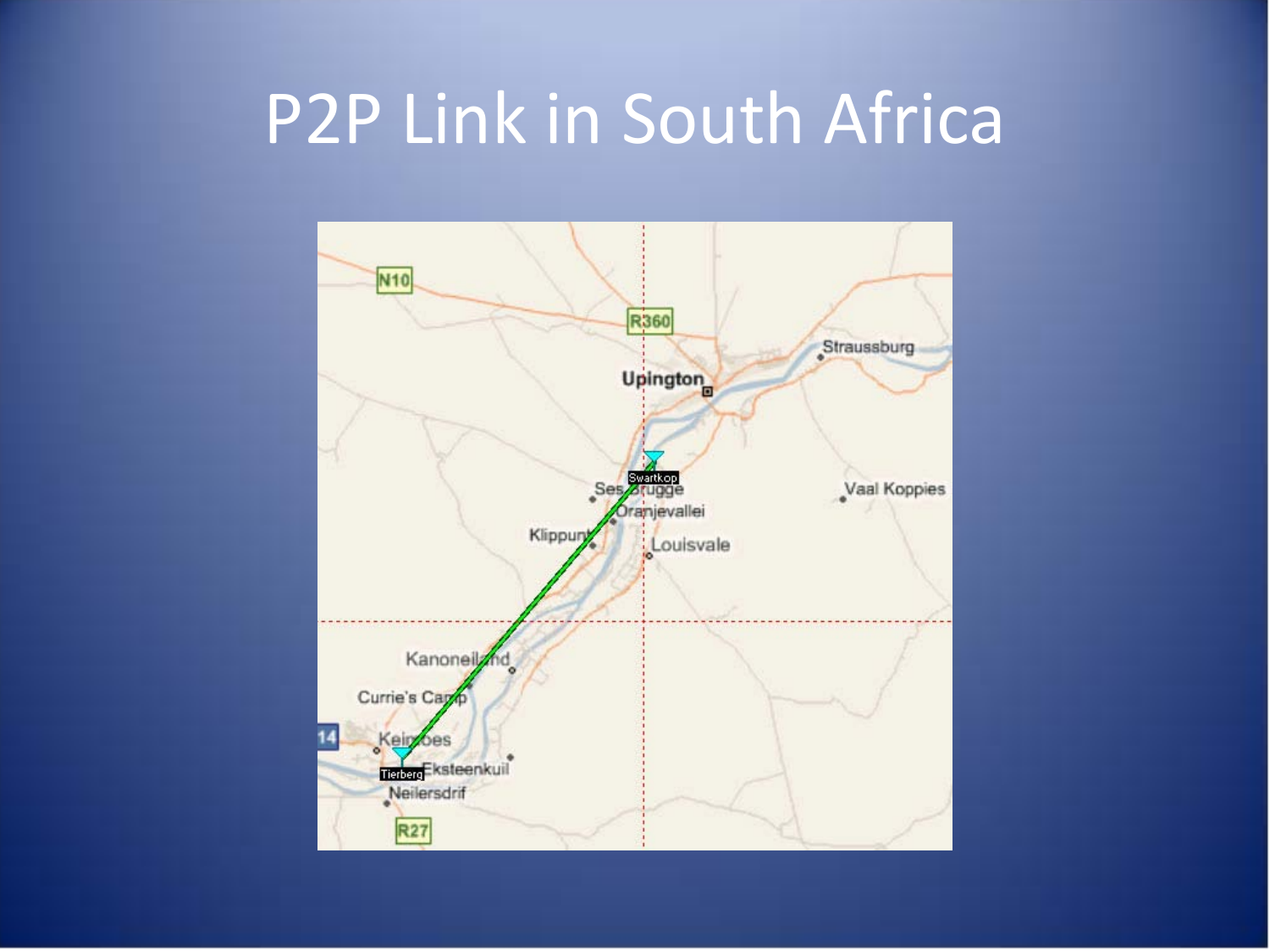# P2P Link Problem in South Africa

| <b>M</b> Radio Link                |                                           |                                            |                                            |                        |                                       | ×   |
|------------------------------------|-------------------------------------------|--------------------------------------------|--------------------------------------------|------------------------|---------------------------------------|-----|
| Edit View Swap                     |                                           |                                            |                                            |                        |                                       |     |
| Azimuth=220,2°<br>PathLoss=152,3dB | Elev. angle=-0,285°<br>E field=35,2dBµV/m | Obstruction at 9,36km<br>Rx level=-86,3dBm | Worst Fresnel=-0,2F1<br>Rx level=10,8768µV |                        | Distance=30,60km<br>Rx Relative=8,7dB |     |
|                                    |                                           |                                            |                                            |                        |                                       |     |
| Transmitter                        |                                           | Receiver                                   |                                            |                        |                                       |     |
|                                    |                                           | S <sub>4</sub><br><b>Contract Contract</b> |                                            |                        | S <sub>4</sub>                        |     |
| Swartkop                           |                                           | Tierberg<br>$\blacktriangledown$           |                                            |                        |                                       | ▼   |
| Role                               | Command                                   | Role                                       |                                            | Command                |                                       |     |
| Tx system name                     | 2.4 ghz link r52 24dbi                    | Rx system name<br>$\blacktriangledown$     |                                            | 2.4 ghz link r52 24dbi |                                       | ▼   |
| Tx power                           | 19 dBm<br>0,0794 W                        | <b>Required E Field</b>                    |                                            | 26,49 dBµV/m           |                                       |     |
| Line loss                          | 0.5 dB                                    | Antenna gain                               |                                            | 24 dBi                 | 21,85 dBd                             | $+$ |
| Antenna gain                       | 24 dBi<br>21,85 dBd                       | Line loss<br>$+$                           |                                            | 0.5 dB                 |                                       |     |
| Radiated power                     | EIRP=17,78W                               | ERP=10,84 W<br><b>Rx</b> sensitivity       |                                            | 3,9811 µV              | $-95dBm$                              |     |
| Antenna height (m)                 | 16,5<br>$\boldsymbol{+}$                  | Undo                                       | Antenna height (m)                         | 14                     | Undo<br>$\ddot{}$                     |     |
| Net                                |                                           | Frequency (MHz)                            |                                            |                        |                                       |     |
| $2.4$ ghz                          |                                           |                                            | Minimum 2400                               | Maximum                | 2500                                  |     |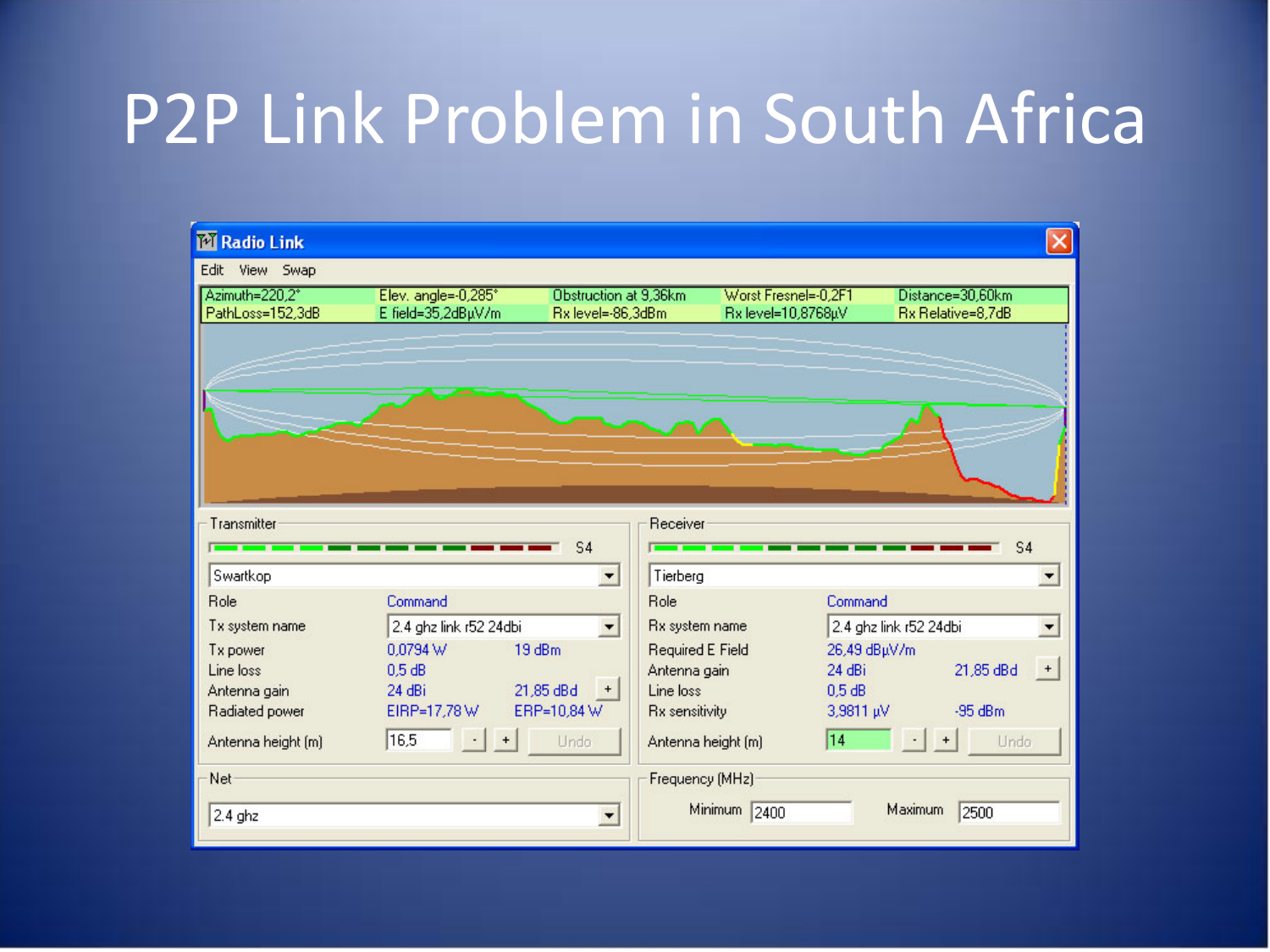### Installation

- Create a program directory to place the contents of the following files.
	- Example:
	- "C:\Radio\_Mobile"
- Installation of [rmwcore.zip](http://www.cplus.org/rmw/download/rmwcore.zip) is required for all languages!
- Installation of [rmwupdate.zip](http://www.cplus.org/rmw/download/rmwupdate.zip) is required for all languages!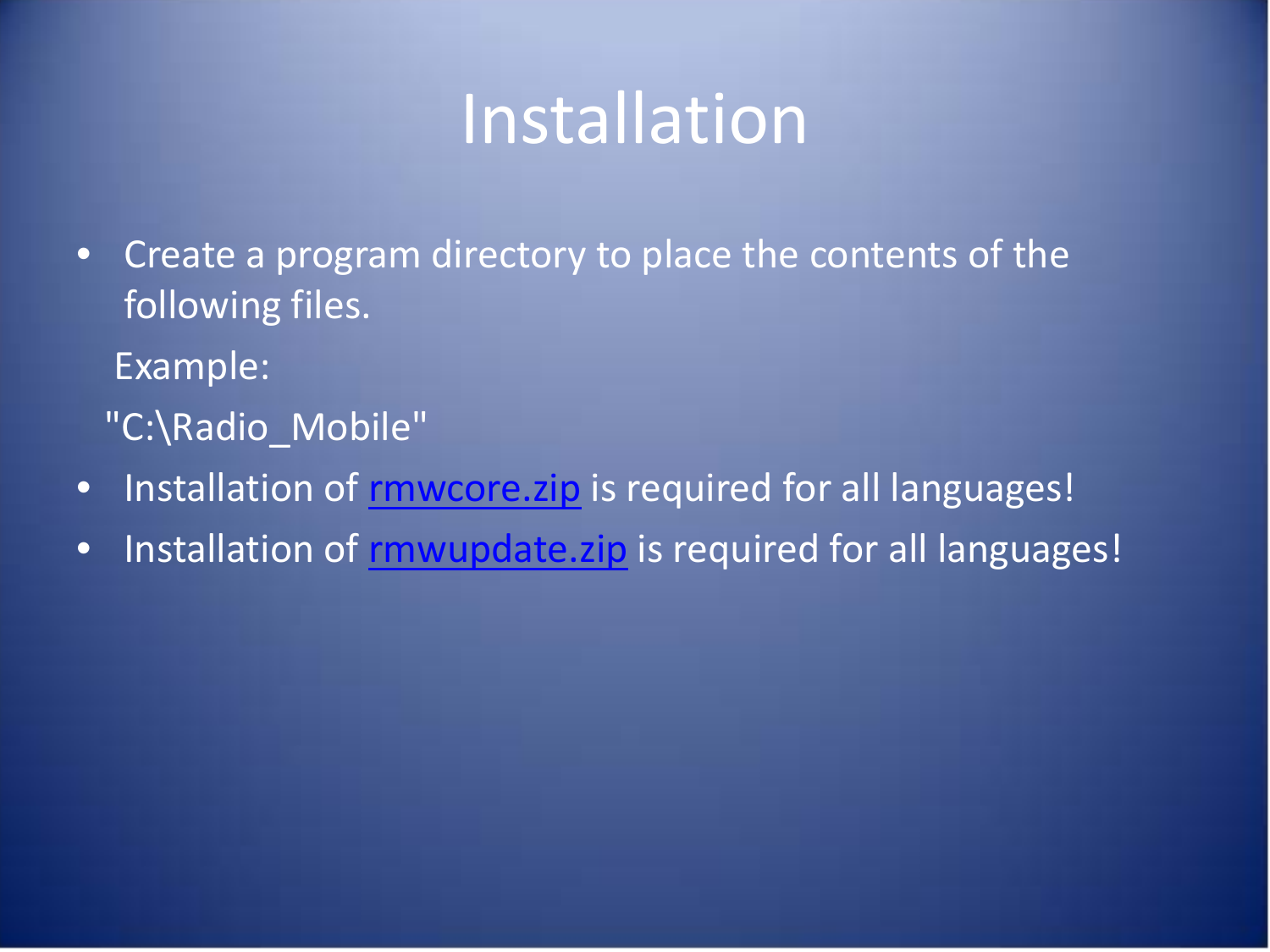#### Installation

• Create a data directory structure. Example: "C:\Radio\_Mobile\Geodata" "C:\Radio\_Mobile\Geodata\srtm1" "C:\Radio\_Mobile\Geodata\srtm3" "C:\Radio\_Mobile\Geodata\GTOPO30" "C:\Radio\_Mobile\Geodata\Terraserver" "C:\Radio\_Mobile\Geodata\Landsat" "C:\Radio\_Mobile\Geodata\OpenStreetMap"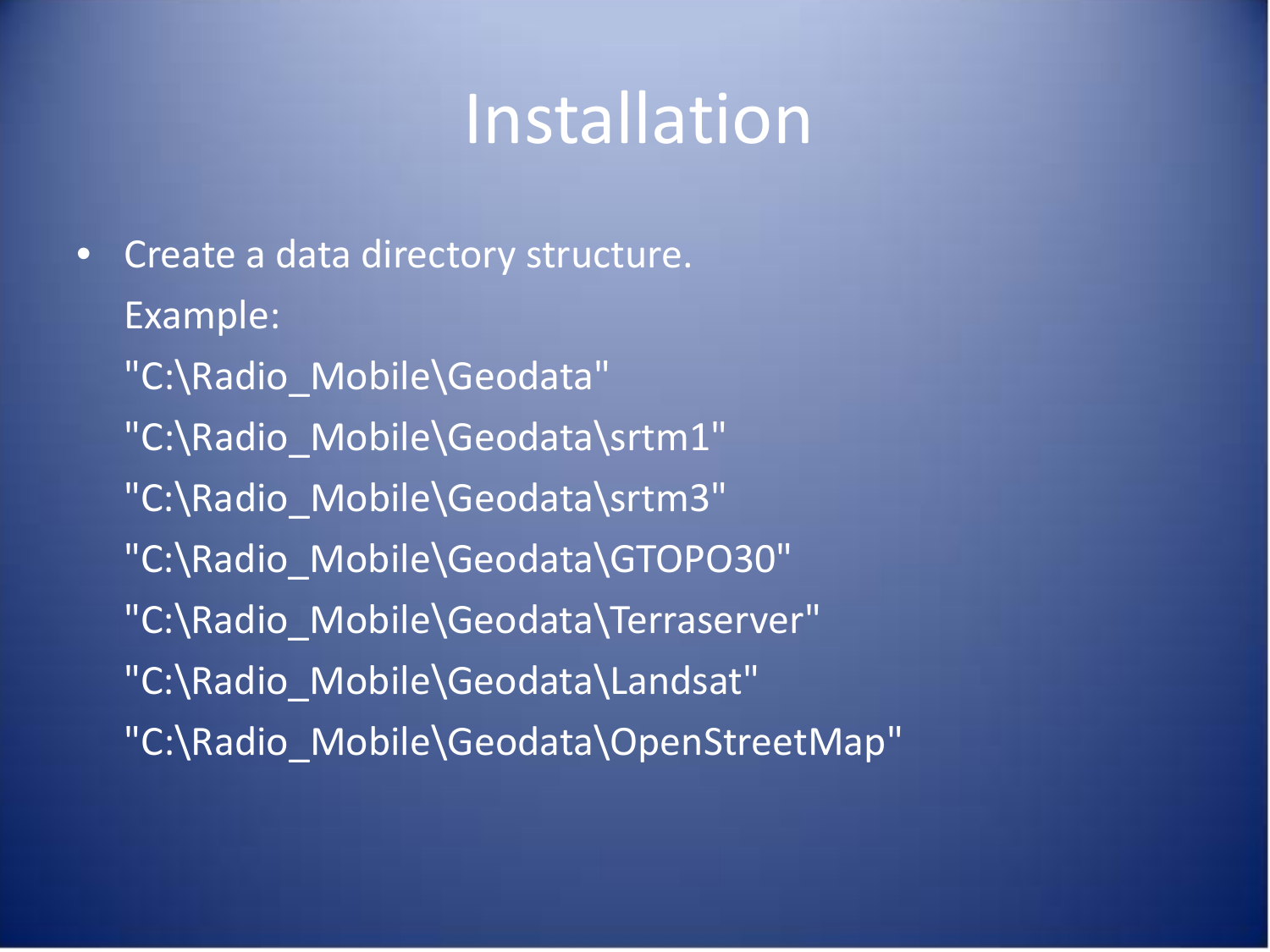#### Installation

- Insure that no other instances of Rmwdlx32.dll exist on your system. If you want to put the program in more than one location, you should put Rmwdlx32.dll (and other dlls) in c:\Windows\system32.
- To get UTM coordinates in MGRS format instead of amateur radio QRA then extract [File utm.zip](http://www.cplus.org/rmw/download/utm.zip) into the radio mobile program directory.
- To get a World Map with SRTM continent definition then just extract [File wmap.zip](http://www.cplus.org/rmw/download/wmap.zip) into the radio mobile program directory.
- By reading and editing the file Map\_Link.txt with Notepad, Radio Mobile can access various map layers for personal use only. Commercial Licences must be purchased for other use !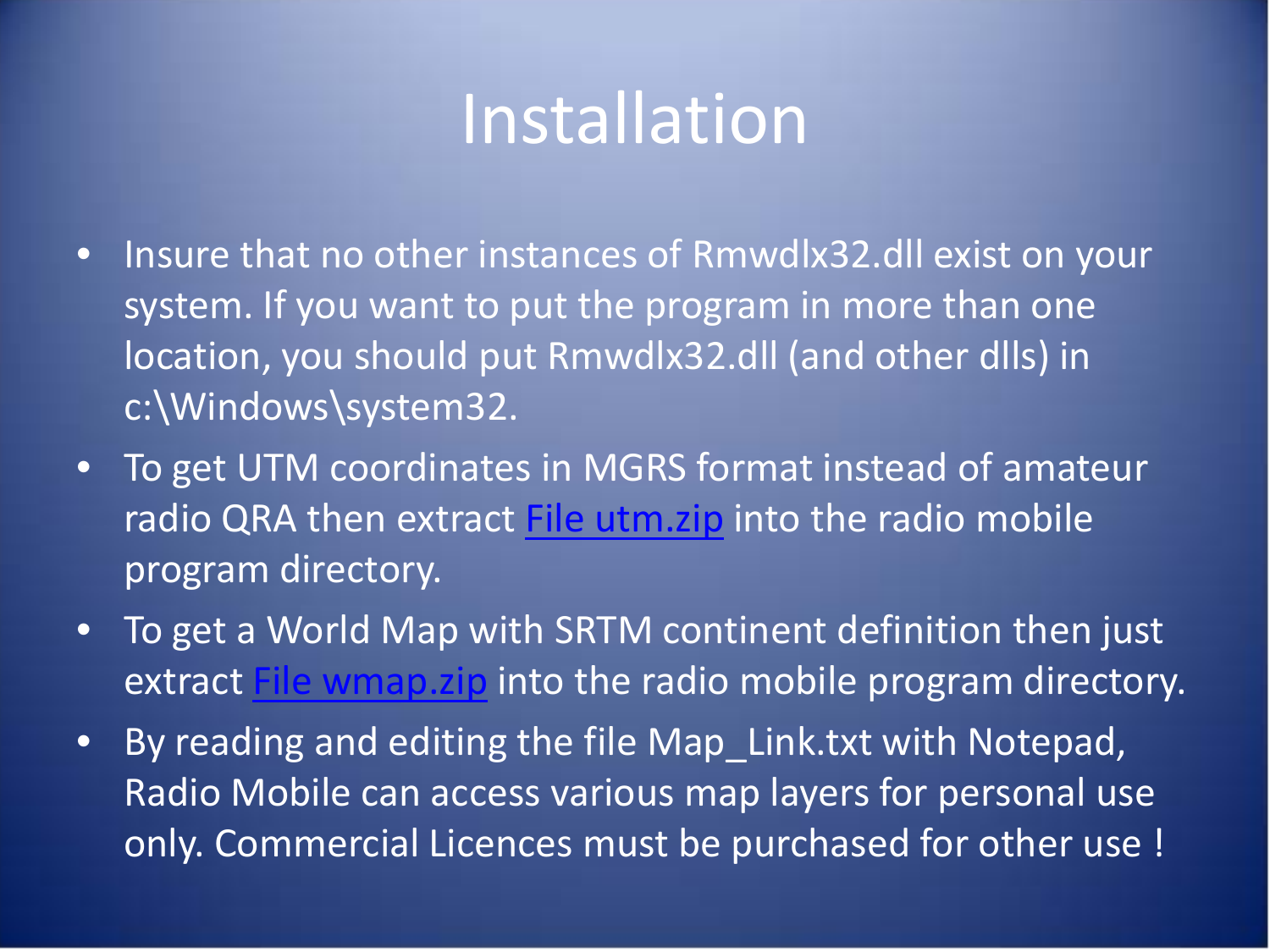# Radio Mobile In Action !!